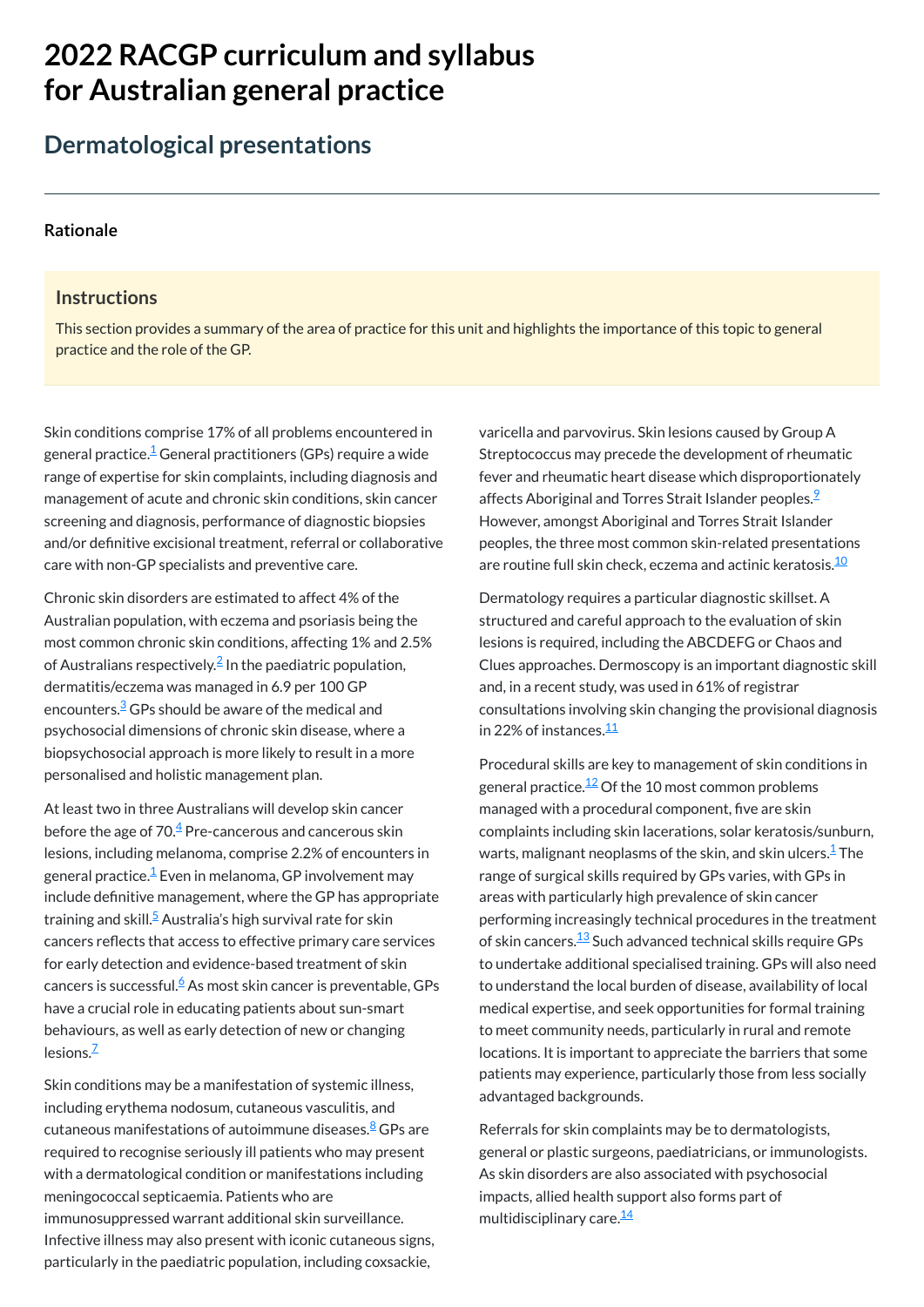### **[Competencies and learning outcomes](javascript:void(0))**

### **Instructions**

This section lists the knowledge, skills and attitudes that are expected of a GP for this contextual unit. These are expressed as measurable learning outcomes, listed in the left column. These learning outcomes align to the core competency outcomes of the seven core units, which are listed in the column on the right.

| Communication and the patient-doctor relationship                                                                                                                                 |                                       |  |
|-----------------------------------------------------------------------------------------------------------------------------------------------------------------------------------|---------------------------------------|--|
| Learning outcomes                                                                                                                                                                 | Related core competency outcomes      |  |
| The GP is able to:                                                                                                                                                                |                                       |  |
| demonstrate appropriate respect and concern for patients with<br>chronic and new skin conditions                                                                                  | 1.1.1, 1.1.4, AH1.3.1, 1.4.4, RH1.4.1 |  |
| demonstrate appropriate counselling and consent prior to the<br>performance of any skin procedure, as well as demonstrating<br>clear communication and follow-up during aftercare | 1.1.1, 1.1.4, 1.1.6                   |  |

#### **References**

- <span id="page-1-0"></span>1.Britt H, Miller GC, Henderson J, et al. General practice activity in Australia 2015–16. General practice series no. 40. Sydney: Sydney University Press, 2016.
- <span id="page-1-1"></span>2. Australian Bureau of Statistics. National Health Survey: First Results, 2017-18. Cat. no. 4364.0.55.001. Canberra: ABS, 2018 (http://www.abs.gov.au/statistics/health/health[conditions-and-risks/national-health-survey-first-results/latest-release\)](http://www.abs.gov.au/statistics/health/health-conditions-and-risks/national-health-survey-first-results/latest-release) [Accessed 31 August 2021].
- <span id="page-1-2"></span>3. Busingye, D, Gianacas C, Pollack A, et al. Data Resource Profile: MedicineInsight, an Australian national primary health care database. Int J Epidemiol 2019;48(6):1741– 1741h. [\(https://academic.oup.com/ije/article/48/6/1741/5530732\)](https://academic.oup.com/ije/article/48/6/1741/5530732)
- <span id="page-1-3"></span>4. Staples MP, Elwood M, Burton RC, Williams JL, Marks R, Giles GG. Non-melanoma skin cancer in Australia: The 2002 national survey and trends since 1985. Med J Aust 2006;184(1):6–10. doi: 10.5694/j.1326-5377.2006.tb00086.x.
- <span id="page-1-4"></span>5. Smith AL, Watts CG, Robinson S, et al. Australian Melanoma Centre of Research Excellence Study Group. GPs' involvement in diagnosing, treating, and referring patients with suspected or confirmed primary cutaneous melanoma: A qualitative study. BJGP Open, 2020;bjgpopen20X101028. doi: 10.3399/bjgpopen20X101028.
- <span id="page-1-5"></span>6.Australian Department of Health. Australian Government response to the House of Representatives Standing Committee on Health Report: Skin Cancer in Australia: Our National Cancer. Canberra: Department of Health; 2017.
- <span id="page-1-6"></span>7. The Royal Australian College of General Practitioners. Red book. Guidelines for preventive activities in general practice. 9th edn. East Melbourne, Vic: RACGP, 2016.
- <span id="page-1-7"></span>8. Lee A. Skin manifestations of systemic disease. Aust Fam Physician 2009;38(7):498-505 [\(http://www.racgp.org.au/download/Documents/AFP/2009/July/200907lee.pdf\)](http://www.racgp.org.au/download/Documents/AFP/2009/July/200907lee.pdf) [Accessed 31 August 2021].
- <span id="page-1-8"></span>9. The Australian Healthy Skin Consortium. National Healthy Skin Guideline for the Prevention, Treatment and Public Health Control of Impetigo, Scabies, Crusted Scabies and Tinea for Indigenous Populations and Communities in Australia (1st edition). Subiaco, WA: The Australian Healthy Skin Consortium, 2018.
- <span id="page-1-9"></span>10. Williams C, Hunt J, Kern JS, Dunn R. A casemix study of patients seen within an urban Australian Aboriginal Health Service dermatology clinic over a five-year period. Australas J Dermatol 2021;62(3):331–35. [\(https://onlinelibrary.wiley.com/doi/10.1111/ajd.13630\)](https://onlinelibrary.wiley.com/doi/10.1111/ajd.13630)
- <span id="page-1-10"></span>11. Whiting G, Stocks N, Morgan S, et al. General practice registrars' use of dermoscopy: Prevalence, associations and influence on diagnosis and confidence. Aust J Gen Pract 2019;48(8):547–53. doi: 10.31128/AJGP-11-18-4773.
- <span id="page-1-11"></span>12. Margolis SA. Skin cancer medicine integral to Australian general practice. Aust J Gen Pract 2019;48(6):343. doi: 10.31128/AJGP-06-19-1234e.
- <span id="page-1-12"></span>13. Smith AL, Watts CG, Robinson S, et al. GPs' involvement in diagnosing, treating and referring patients with suspected or confirmed primary cutaneous melanoma: A qualitative study. BJGP Open 2020;4(2). doi: 10.3399/bjgpopen20X101028.
- <span id="page-1-13"></span>14. Magin PJ, Adams J, Heading GS, Pond CD. Patients with skin disease and their relationships with their doctors: A qualitative study of patients with acne, psoriasis and eczema. Med J Aust 2009;190(2):62–64. doi: 10.5694/j.1326- 5377.2009.tb02276.x.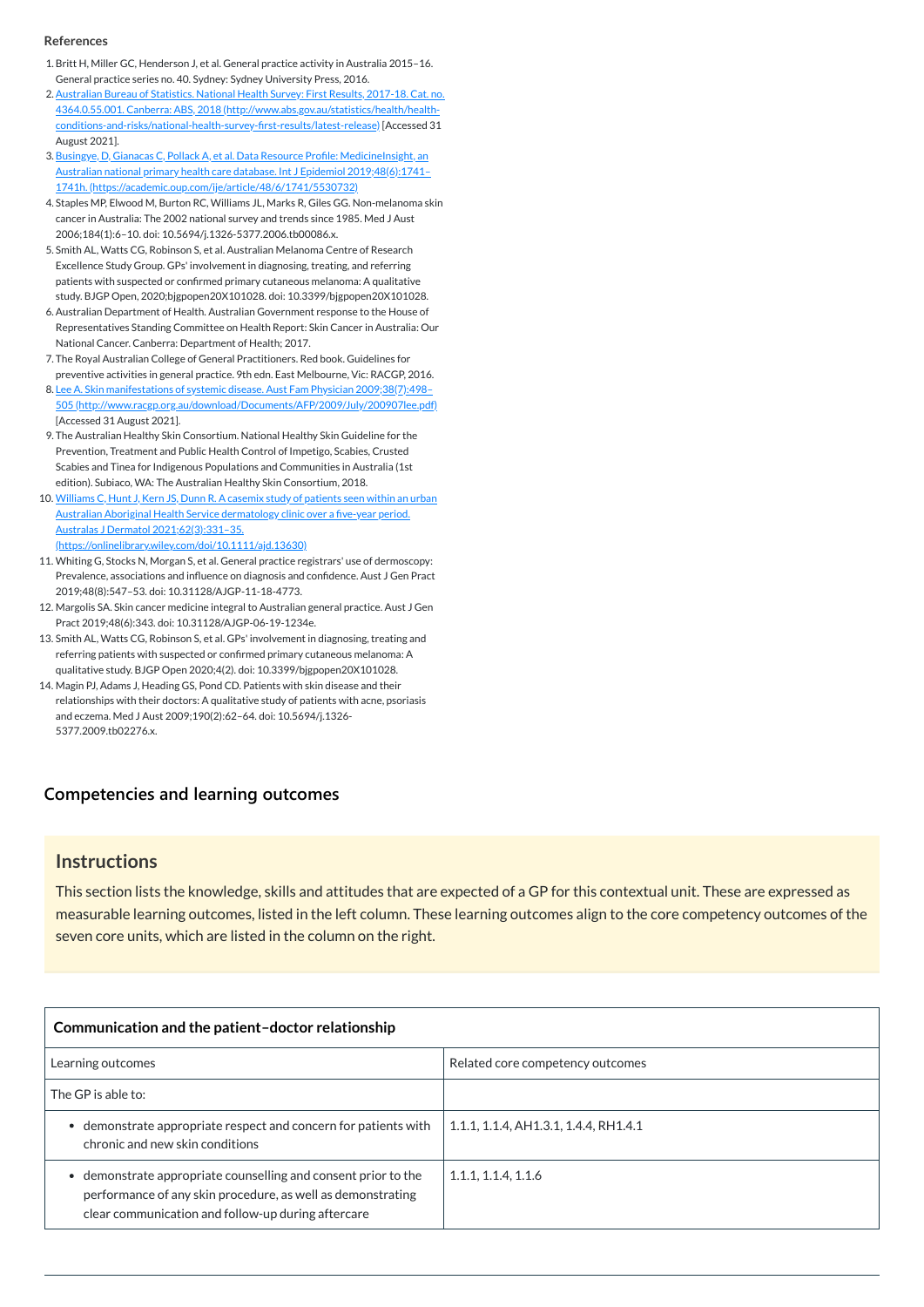| Communication and the patient-doctor relationship                                                                                                                                                                              |                                   |
|--------------------------------------------------------------------------------------------------------------------------------------------------------------------------------------------------------------------------------|-----------------------------------|
| demonstrate the use of a variety of techniques in motivating<br>patients to reduce their risk of skin conditions, or in promoting<br>self-management of chronic skin conditions                                                | 1.2.1, 1.2.2, 1.2.3, 1.3.1, 1.3.2 |
| demonstrate the use of a range of techniques to enquire about<br>the psychosocial burden of skin conditions and their treatments                                                                                               | 1.1.1, 1.2.1, 1.2.2, 1.3.1        |
| demonstrate the use of a range of communication techniques<br>appropriate to diverse populations including Aboriginal and<br>Torres Strait Islander peoples and refugees in the diagnosis and<br>management of skin conditions | 1.1.6, AH1.3.1                    |

| $\mid$ Population health and the context of general practice |                                  |
|--------------------------------------------------------------|----------------------------------|
| Learning outcomes                                            | Related core competency outcomes |

| Applied knowledge and skills                                                                                                                                                                          |                                   |  |
|-------------------------------------------------------------------------------------------------------------------------------------------------------------------------------------------------------|-----------------------------------|--|
| Learning outcomes                                                                                                                                                                                     | Related core competency outcomes  |  |
| The GP is able to:                                                                                                                                                                                    |                                   |  |
| • identify the acutely unwell patient with a dermatological<br>condition or dermatological manifestation of systemic illness                                                                          | 2.1.3                             |  |
| • identify, describe and perform dermatological investigations, for<br>example, a skin swab, scraping, biopsy or excision, or refer<br>appropriately                                                  | 2.1.4, 2.1.8, 2.3.1, AH2.1.2      |  |
| • use a range of diagnostic skills, including history-taking and<br>examination including dermoscopy, to arrive at appropriate<br>clinical diagnoses of skin conditions                               | 2.1.2, 2.1.4, 2.1.8               |  |
| • locate and apply appropriate guidelines to support the<br>pharmacological and non-pharmacological management of skin<br>conditions, and tailor to individual patient needs                          | 2.2.1, 2.2.2                      |  |
| describe different treatment modalities available for skin<br>$\bullet$<br>conditions, providing definitive treatment or participating in<br>multidisciplinary management                             | 2.3.1                             |  |
| • identify, diagnose, manage and/or refer common skin cancer<br>conditions                                                                                                                            | 2.2.1, 2.2.2, 2.2.4, 2.2.5, 2.2.8 |  |
| • recognise and manage common childhood skin conditions,<br>including dermatitis, eczema, skin infections, for example,<br>impetigo, and skin manifestations of common childhood<br>infective illness | 2.1.1, 2.1.2, 2.1.8, 2.1.9        |  |

| The GP is able to:                                                                                                                                                                                                        |                       |
|---------------------------------------------------------------------------------------------------------------------------------------------------------------------------------------------------------------------------|-----------------------|
| • identify patients with risk factors for skin cancer                                                                                                                                                                     | 3.1.1, 3.1.4, AH3.2.1 |
| demonstrate an understanding of which populations benefit<br>from skin checks, and demonstrate performance of skin checks                                                                                                 | 3.1.1, 3.1.3          |
| provide opportunistic skin-related health promotion,<br>particularly relating to sun protective measures, as part of<br>chronic care                                                                                      | 3.1.3, 3.1.4, 3.2.2   |
| identify patients who may experience challenges or barriers in<br>$\bullet$<br>managing their own chronic skin conditions and demonstrate<br>techniques to help facilitate improved opportunities for self-<br>management | 3.2.1, 3.2.3, AH3.2.1 |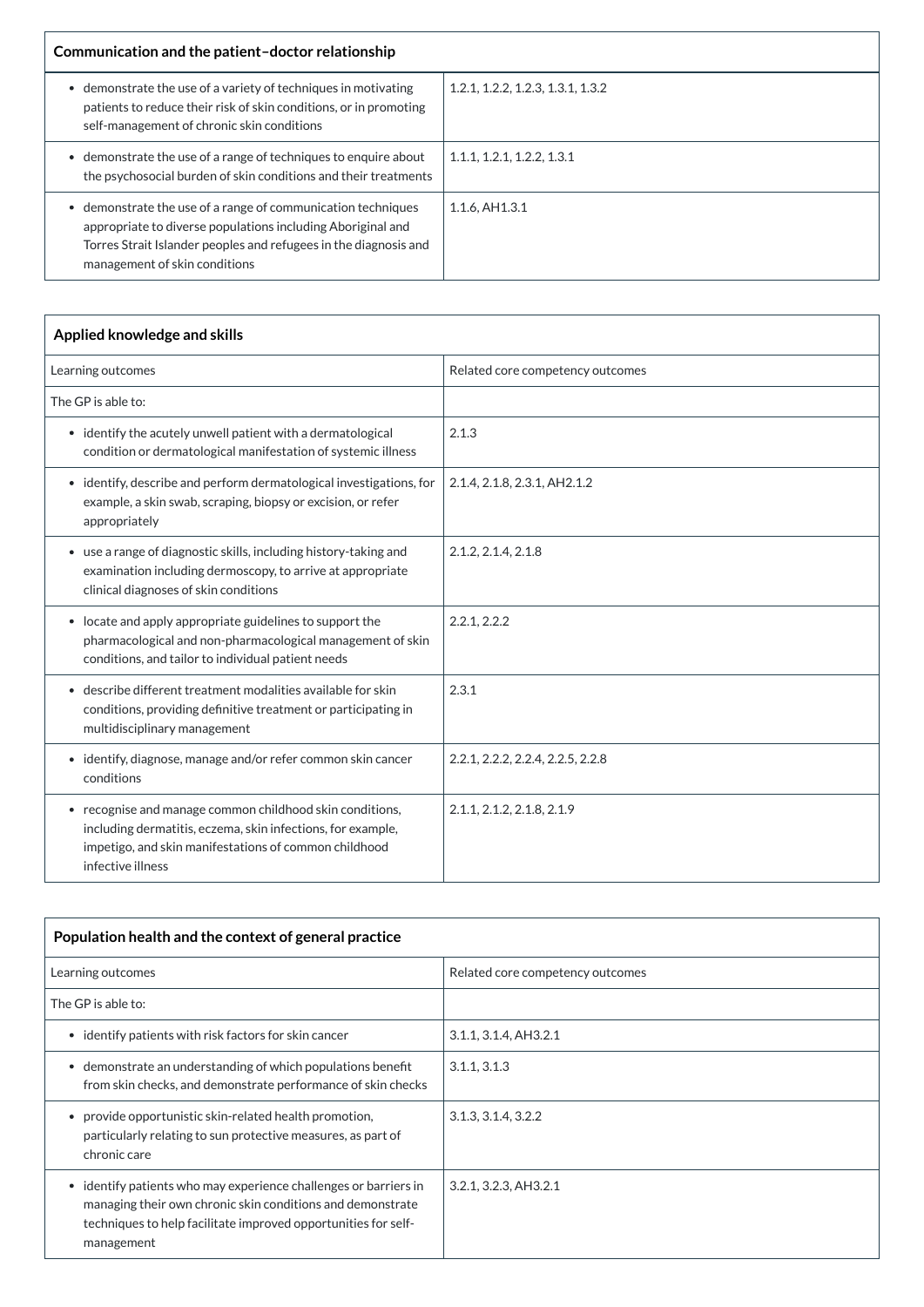| <b>Professional and ethical role</b>                                                                                                                                  |                                  |
|-----------------------------------------------------------------------------------------------------------------------------------------------------------------------|----------------------------------|
| Learning outcomes                                                                                                                                                     | Related core competency outcomes |
| The GP is able to:                                                                                                                                                    |                                  |
| when considering performing any procedure, recognise the<br>$\bullet$<br>limits of their professional competency and identify<br>opportunities for skills development | 4.1.1, 4.1.2, RH4.2.1, RH4.2.3   |
| • perform periodic and appropriate clinical audit of management<br>of chronic skin conditions to promote quality clinical care and<br>identify areas of need          | 4.1.3, 4.2.1, 4.2.2, 4.4.2       |
| identify strengths and limitations of own technical skills and<br>$\bullet$<br>seek opportunities to develop technical proficiency, where<br>needed                   | 4.2.1, 4.2.2                     |

The questions in the table below are ordered according to the RACGP clinical exam assessment areas [\(https://www.racgp.org.au/getmedia/f93428f5-c902-44f2-b98a-e56d9680e8ab/Clinical-Competency-Rubric.pdf.aspx\)](https://www.racgp.org.au/getmedia/f93428f5-c902-44f2-b98a-e56d9680e8ab/Clinical-Competency-Rubric.pdf.aspx) and

| Organisational and legal dimensions                                                                                                                                                                 |                                  |  |
|-----------------------------------------------------------------------------------------------------------------------------------------------------------------------------------------------------|----------------------------------|--|
| Learning outcomes                                                                                                                                                                                   | Related core competency outcomes |  |
| The GP is able to:                                                                                                                                                                                  |                                  |  |
| identify patients with skin conditions (including chronic skin<br>٠<br>conditions and probable or confirmed malignancies) and oversee<br>practice recall systems that provide appropriate follow-up | 5.1.1, 5.2.3                     |  |
| demonstrate appropriate infection control practices and aseptic<br>$\bullet$<br>technique as appropriate for dermatological procedures                                                              | 5.1.1                            |  |
| demonstrate accurate note-keeping for technical procedures<br>$\bullet$<br>and understand the legalities of image use and storage<br>(including consent)                                            | 5.2.1, 5.2.3, 5.2.4              |  |

### **[Case consultation example](javascript:void(0))**

### **Instructions**

- 1. Read this example of a common case consultation for this unit in general practice.
- 2. Thinking about the case example, reflect on and answer the questions in the table below.

You can do this either on your own or with a study partner or supervisor.

domains, to prompt you to think about different aspects of the case example.

Note that these are examples only of questions that may be asked in your assessments.

**Extension exercise**: Create your own questions or develop a new case to further your learning.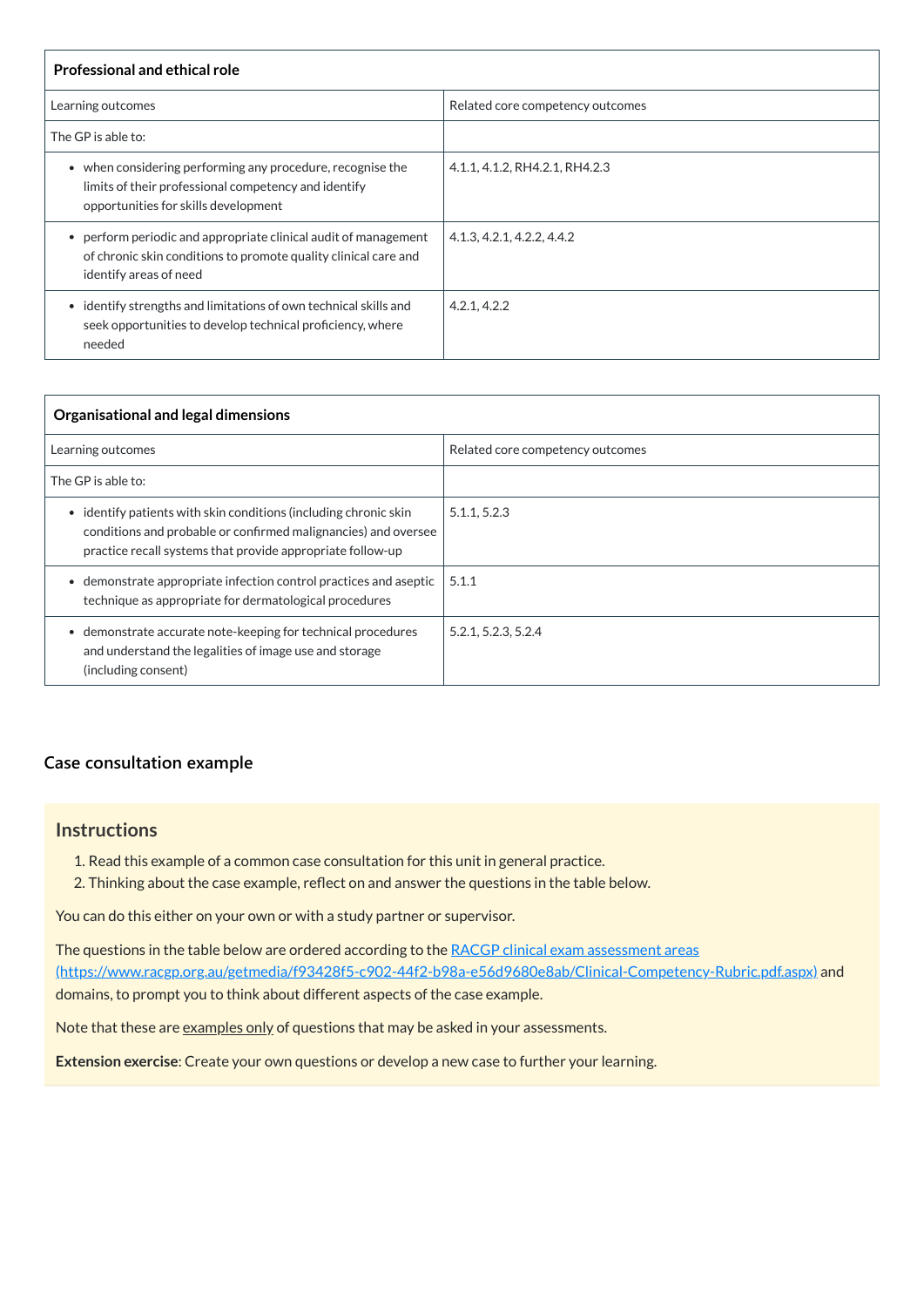

Lachlan, a 40-year-old male with a past medical history of chronic eczema, presents with a new rash on his **lower leg.**

Lachlan believes the patches of flaking and scaling have been present for at least a few weeks, but more recently the rash has begun to weep and scab. He asks, 'Why won't it heal?', and is keen for a quick solution to 'get this fixed, Doc'. His chronic eczema is usually treated with topical steroids. He works full time as an arborist, with inconsistent sun protection. On examination, you observe a Caucasian male with Fitzpatrick type 1 skin. The area in question is faintly erythematous with patches of scaly plaque and a central area of excoriation and light weeping.

| Questions for you to consider                                                                                                                                                            |                                                      | <b>Domains</b> |
|------------------------------------------------------------------------------------------------------------------------------------------------------------------------------------------|------------------------------------------------------|----------------|
| What communications skills would you use to explore<br>Lachlan's priorities? How would you explore his need for a<br>quick solution?                                                     | 1. Communication and consultation skills             | 1,2,5          |
| How would you find out what Lachlan thinks needs to be<br>done to fix his rash?                                                                                                          |                                                      |                |
| How would you identify and include Lachlan's priorities and<br>values into the consultation and treatment plan?                                                                          |                                                      |                |
| What communication skills would you use if Lachlan had<br>poor English? What if he had a hearing impairment? Or if he<br>had had previous poor experiences with medical<br>institutions? |                                                      |                |
| How would you approach a discussion about a possible<br>diagnostic biopsy with Lachlan?                                                                                                  |                                                      |                |
| What if, on examination, Lachlan's rash appeared as tender<br>red nodules, associated with low grade fever and<br>abdominal pain? Or with associated backache and red eye?               | 2. Clinical information gathering and interpretation | $\overline{2}$ |

| What if Lachlan was 70 years of age, with a history of              |  |
|---------------------------------------------------------------------|--|
| $\vert$ congestive cardiac failure and venous insufficiency, and on |  |
| $\vert$ examination the rash was present bilaterally?               |  |
|                                                                     |  |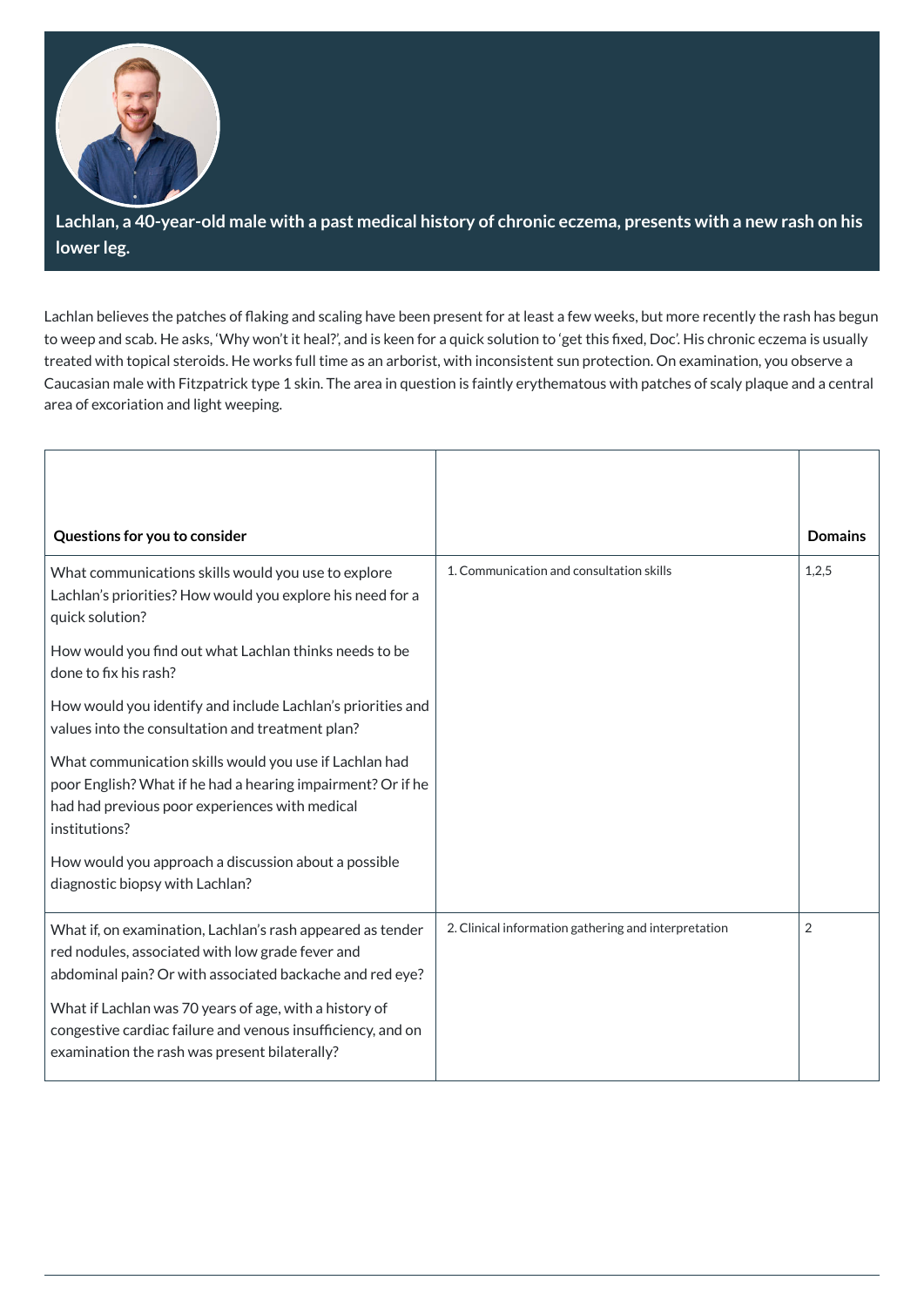| Questions for you to consider                                                                                                                                                                                                                                                                        |                                                        | <b>Domains</b> |
|------------------------------------------------------------------------------------------------------------------------------------------------------------------------------------------------------------------------------------------------------------------------------------------------------|--------------------------------------------------------|----------------|
| What if Lachlan told you that the rash began after contact<br>with his son who was sent home from preschool with an<br>acute onset blistering rash, weeping yellow fluid?                                                                                                                            | 3. Making a diagnosis, decision making and reasoning   | $\overline{2}$ |
| What if Lachlan provided a history of previously treated<br>actinic keratoses at the same site?                                                                                                                                                                                                      |                                                        |                |
| What if Lachlan shared a history of chancre several weeks<br>ago?                                                                                                                                                                                                                                    |                                                        |                |
| How might your differential diagnosis change if his skin<br>were Fitzpatrick type 6?                                                                                                                                                                                                                 |                                                        |                |
| How would your differential diagnosis change if you<br>learned that Lachlan had experienced occupational<br>exposure to arsenic?                                                                                                                                                                     |                                                        |                |
| What management options might be appropriate for<br>Lachlan?                                                                                                                                                                                                                                         | 4. Clinical management and therapeutic reasoning       | $\overline{2}$ |
| How might your approach to management change if<br>Lachlan were aged 90? What if he lived in a remote or rural<br>area?                                                                                                                                                                              |                                                        |                |
| How would you approach a discussion about skin cancer<br>prevention with Lachlan?                                                                                                                                                                                                                    | 5. Preventive and population health                    | 1,2,3          |
| What strategies might you suggest to prevent harmful<br>occupational exposures?                                                                                                                                                                                                                      |                                                        |                |
| How would your approach to gaining consent change<br>depending on the patient's cultural context; for example, if<br>he was an Aboriginal or Torres Strait Islander person?<br>What if there were a language barrier? What if the patient<br>had an intellectual disability or cognitive impairment? | 6. Professionalism                                     | 4              |
| How do you assess if you have the appropriate skills to<br>perform a procedure? How do you determine when you<br>should refer to have the procedure done?                                                                                                                                            |                                                        |                |
| What are the key elements of gaining consent; for example,<br>when discussing a skin check? Or a biopsy procedure?                                                                                                                                                                                   | 7. General practice systems and regulatory requirement | 5              |
| What contact precautions would you advise Lachlan if you<br>thought he had impetigo?                                                                                                                                                                                                                 |                                                        |                |
| How do you ensure the safety and sterility of surgical<br>instruments in your practice?                                                                                                                                                                                                              |                                                        |                |
| What types of biopsies may be suitable for Lachlan's<br>presentation?                                                                                                                                                                                                                                | 8. Procedural skills                                   | $\overline{2}$ |
| How would you approach a rash or lesion in a cosmetically<br>sensitive area; for example, in the middle of the face?                                                                                                                                                                                 |                                                        |                |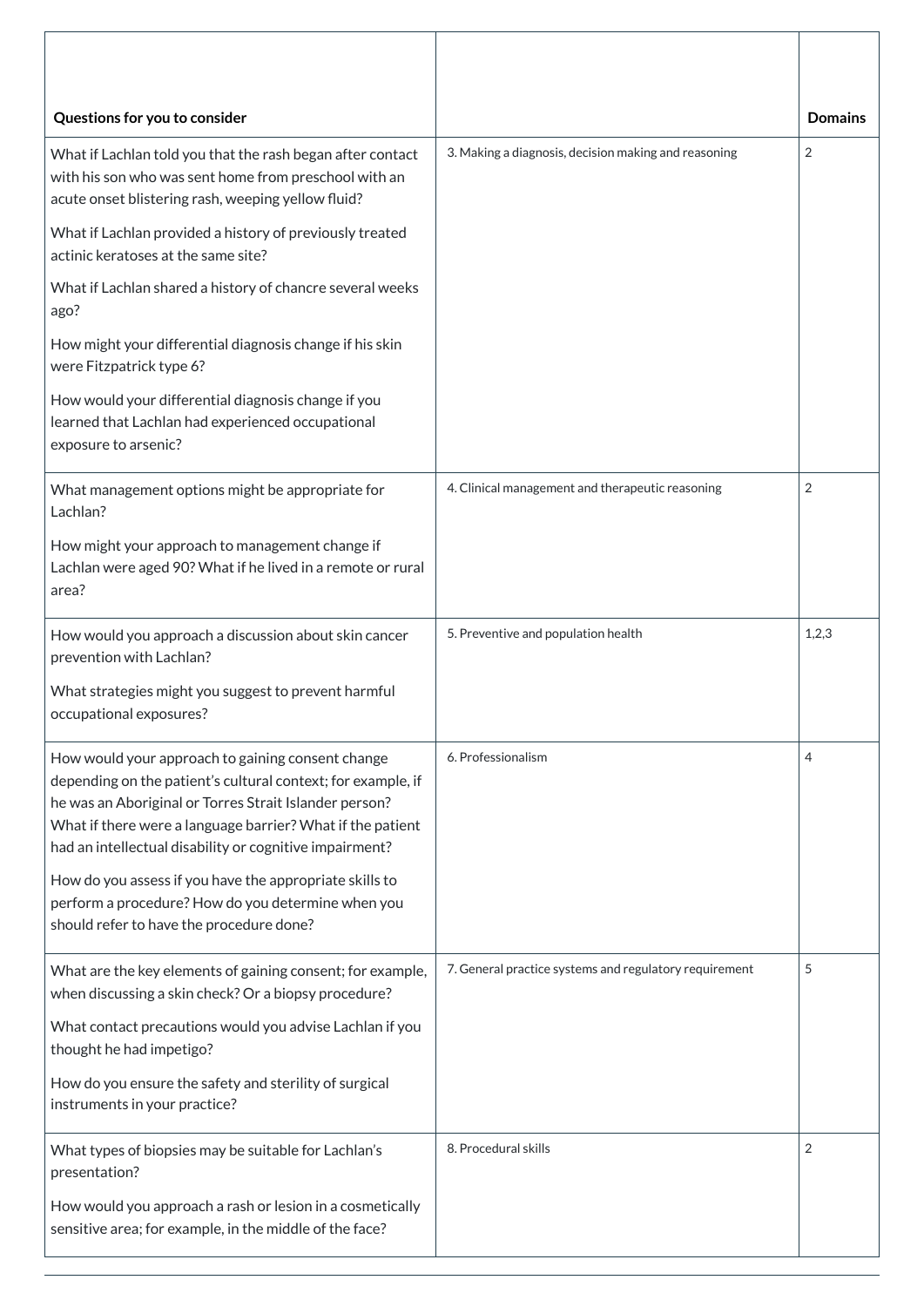| Questions for you to consider                                                                                                                                                                                                                                                                                                |                                                            | <b>Domains</b> |
|------------------------------------------------------------------------------------------------------------------------------------------------------------------------------------------------------------------------------------------------------------------------------------------------------------------------------|------------------------------------------------------------|----------------|
| What is your threshold to perform a diagnostic biopsy?<br>When might it be appropriate to trial a therapeutic<br>approach, and when might a diagnostic biopsy be more<br>appropriate?<br>What is your approach to unclear biopsy results?                                                                                    | 9. Managing uncertainty                                    | $\overline{2}$ |
| What if Lachlan's rash were significantly ulcerated, with<br>palpable ipsilateral inguinal lymph nodes?<br>What if Lachlan had a strong family history of melanoma?<br>What are the features of non-pigmented melanoma?<br>What if Lachlan were a young patient presenting with<br>fever, headache, neck stiffness and rash? | 10. Identifying and managing the significantly ill patient | 2              |

### **[Words of wisdom](javascript:void(0))**

### **Instructions**

This section includes tips related to this unit from experienced GPs. This list is in no way exhaustive but gives you tips to consider applying to your practice.

**Extension exercise:** Speak to your study group or colleagues to see if they have further tips to add to the list.

- **1.** Make use of skilful peers. GPs are often a wealth of knowledge and expertise. Seek out colleagues who have a particular interest and experience in the treatment of skin conditions and procedures. Ask to sit in with them.
- **2.** Keep a log of clinical and dermoscopic images from your day-to-day practice and consider reviewing these in retrospect with the histopathological diagnoses. Make sure your log complies with appropriate privacy requirements.
- **3.** Always take a wide systemic history, including occupational, social and sexual histories. The differential diagnosis is often wider than may appear at first glance.
- **4.** Appreciate that part of providing high quality management is tailoring it to the patient's cultural, social and practical situation. As community-based clinicians, we need to 'bring the medicine to the patient', which means tailoring best available practice to a format and mode that can be adopted by the patient. Applying a biopsychosocial model of care is key.

- **5.** Become familiar with red flags, including dermatological emergencies and atypical presentations of skin cancers (eg nonpigmented or only partially pigmented melanoma).
- **6.** Remember to examine the whole skin, not only the lesion or rash at hand the whole skin is potentially affected by dermatological conditions. Also, remember that dermatological conditions can have an effect on other organ systems; for example, psoriasis and coeliac disease.
- **7.** If history, examination and histopathology do not align, consider repeat biopsy or referral, especially if incisional or partial biopsy results are reassuring but there remains clinical suspicion of a more sinister lesion.

**[Learning strategies](javascript:void(0))**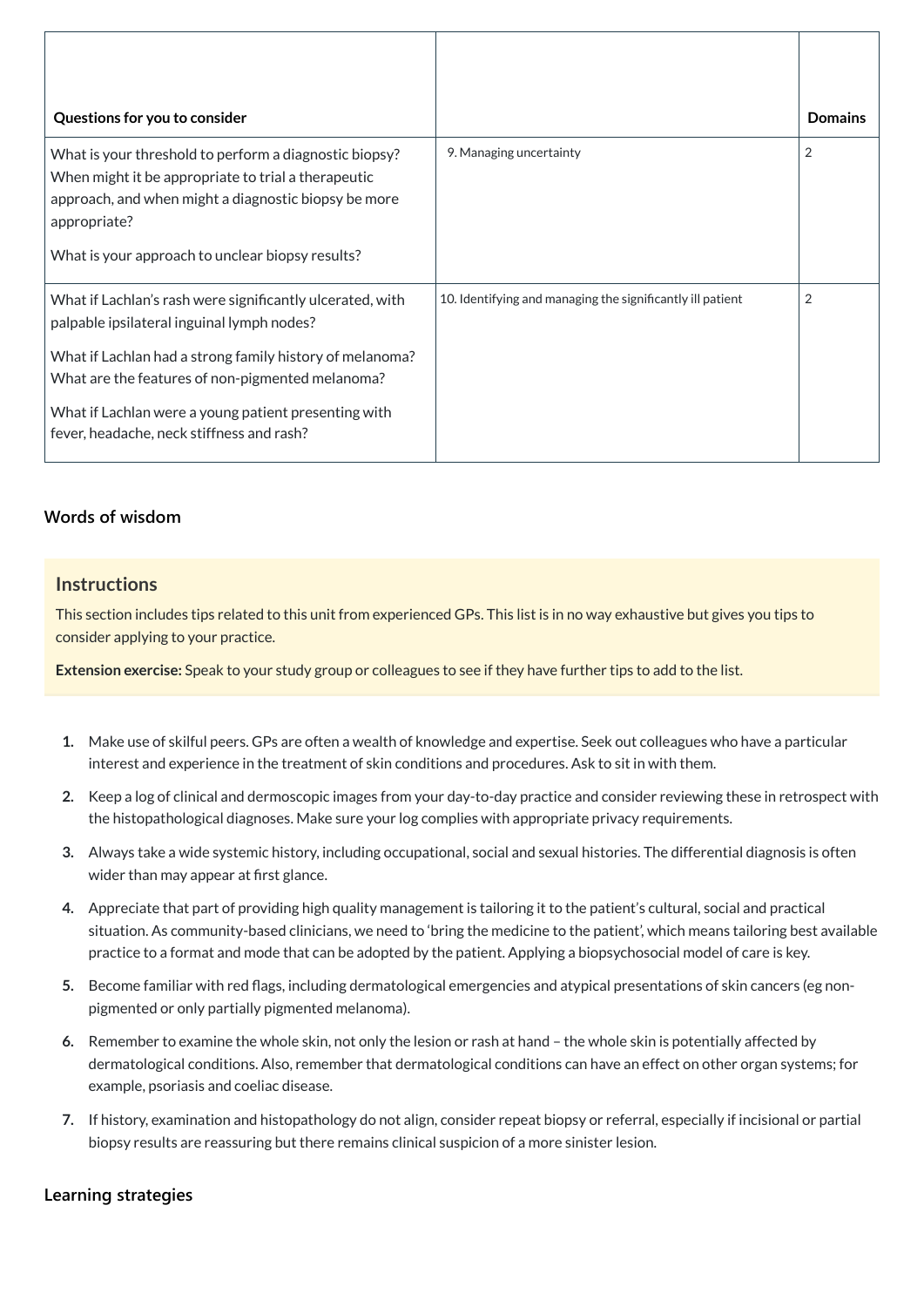# **Instructions**

This section has some suggestions for how you can learn this unit. These learning suggestions will help you apply your knowledge to your clinical practice and build your skills and confidence in all of the broader competencies required of a GP.

There are suggestions for activities to do:

• on your own

 $\bullet$ 

- with a supervisor or other colleague
- in a small group
- with a non-medical person, such as a friend or family member.

- What range of Fitzpatrick and Glogau skin types did you see? How many did you feel confident in categorising?
- Identify opportunities to practise further.

Within each learning strategy is a hint about how to self-evaluate your learning in this core unit.

**On your own**

Determine Fitzpatrick and Glogau skin types in 10 patients over the age of 60 years.

Use the Melanoma Institute of Australia's risk calculator [\(http://www.melanomarisk.org.au\)](http://www.melanomarisk.org.au/) to calculate the risk of melanoma for yourself.

- What elements of risk did you already know? Were there new elements of risk that you didn't know?
- How will you apply this to patients in the future?





Work through the DermNet NZ Module, Principles of dermatological practice [\(https://dermnetnz.org/cme/principles/\)](https://dermnetnz.org/cme/principles/), and write a mock referral about Lachlan to a dermatologist following the proposed structure.

- What questions did you get right? What are your areas of weakness?
- Discuss with your supervisor or trusted colleague how best to develop <sup>a</sup> learning strategy to address knowledge gaps.

Review the DermNet NZ module, *Dermoscopy* [\(https://dermnetnz.org/cme/dermoscopy-course/\),](https://dermnetnz.org/cme/dermoscopy-course/) or the RACGP article, Dermatoscopy in routine practice [\(http://www.racgp.org.au/afp/2012/july/dermatoscopy-in-routine-practice/\)](http://www.racgp.org.au/afp/2012/july/dermatoscopy-in-routine-practice/), and review your own moles using either of the suggested methods. **Example 18**<br> **Example 18**<br> **Example 18**<br> **Example 18**<br> **Example 18**<br> **Example 18**<br> **Example 18**<br> **Example 18**<br> **Example 18**<br> **Example 18**<br> **Example 18**<br> **Example 18**<br> **Example 18**<br> **Example 18**<br> **Example 18**<br> **Example 18** 

- What elements did you miss?
- How can you keep this information handy for your next consultation requiring dermoscopy?

#### **With a supervisor**

Perform a joint case review of a patient who has presented to you with a skin concern. With your supervisor, generate a wide list of differential diagnoses. How would your differential diagnosis change in the presence of varied background medical conditions, sexual history, occupational and social history, or family history? Review relevant guidelines for the skin condition reviewed and compare your management to best practice.

- What areas or groups of differential diagnoses did you miss? How can you improve?
- Ask your supervisor for suggestions of resources you could use.

Explain the process of skin biopsy to your supervisor and obtain a mock consent.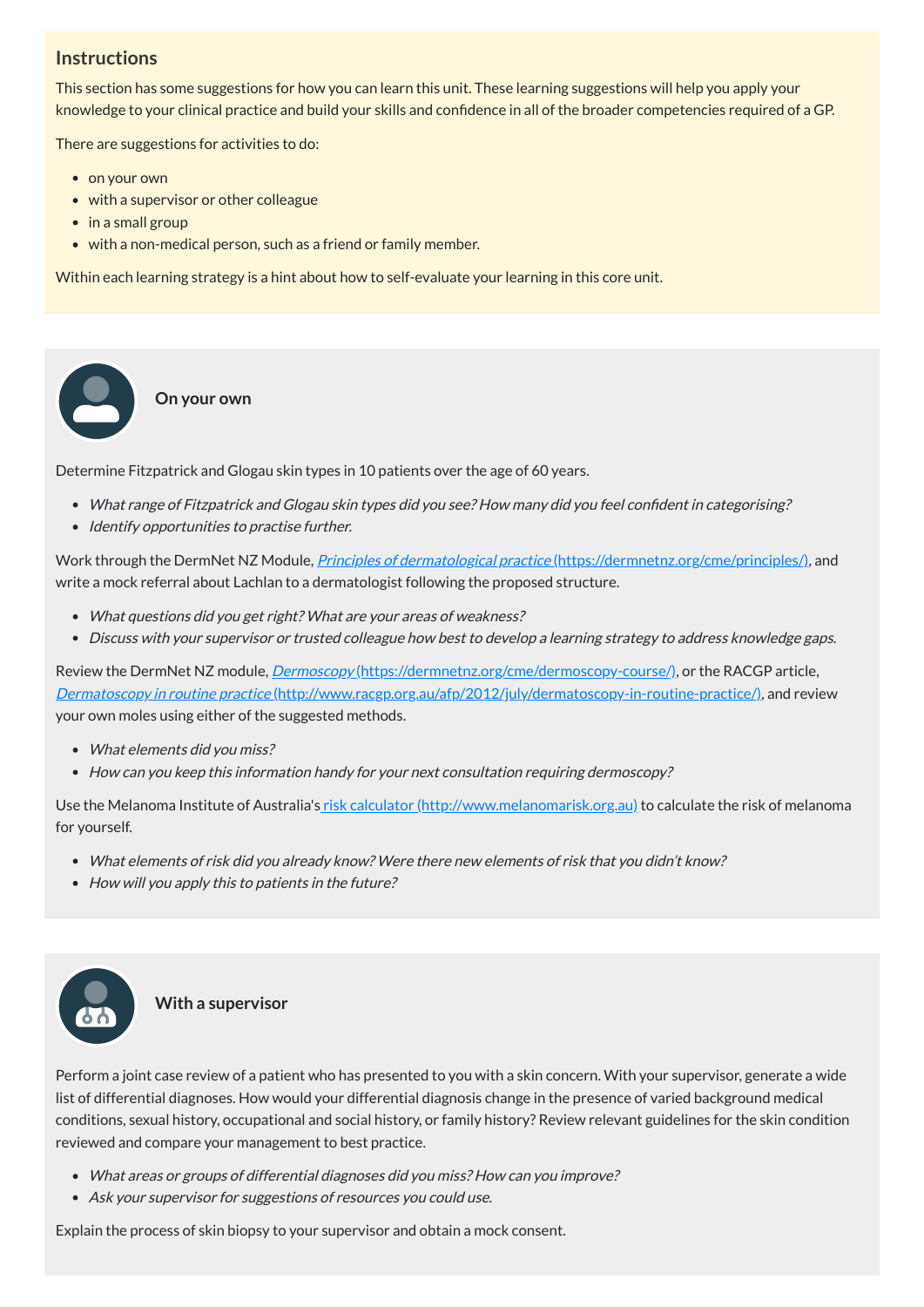- What do you think you did well? Where did you need help? What feedback did your supervisor give about what you did well or could improve on? Where can you find opportunities to practise further?
- Did your macroscopic diagnosis match the histological diagnosis?
- When would it be better to consider early referral rather than biopsy?
- What areas of the body are beyond your scope of practice?
- What went well? What areas did you miss? Does your supervisor have any hints about obtaining consent which you can learn from?
- How can you design an improved consent strategy to use in the future?

Perform a range of skin biopsies with supervision from your supervisor or practice nurse. Aim to perform a variety of biopsy techniques, including shave, punch and excisional biopsies. Set up for and document the procedure. Ask for feedback on how you went.

Select a <u>Dermnet NZ quiz [\(https://dermnetnz.org/quizzes\)](https://dermnetnz.org/quizzes)</u> (eg eczema) and work through the unit as a group. Consider taking turns to answer the questions with other group members checking the answers.

Discuss what options are available to support access to care for Aboriginal and Torres Strait Islander patients, including specialised services within the local community or funding arrangements. You may need to contact your local Land Council or Primary Health Network to help you understand local resourcing.

Review the RACGP article, *Skin checks* [\(http://www.racgp.org.au/afp/2012/july/skin-checks/\)](http://www.racgp.org.au/afp/2012/july/skin-checks/). Then explain and perform a skin check either on one another or on a doll/mannequin, using the suggested structure found in Table 2: A framework for conducting skin checks. Ask group members who are observing to give feedback on your approach to gaining consent and conducting the examination.

- What did you do well? Where do you need to improve?
- If you missed key areas of examination, how can you make sure you don't miss them in the future?



What resources or supports did you identify? Where did you go to find this information? How can you keep such information up to date and relevant for your practice?

Review the Cancer Council patient information sheet, *Check for signs of skin cancer* (http://www.cancer.org.au/cancer[information/causes-and-prevention/sun-safety/check-for-signs-of-skin-cancer\)](http://www.cancer.org.au/cancer-information/causes-and-prevention/sun-safety/check-for-signs-of-skin-cancer) and teach your friend or family member how to perform a skin self-examination.

Discuss and practise the use of telehealth; including history-taking, lesion description, lesion imaging and obtaining input from a non-GP specialist.

- What did you do well?
- What pitfalls have you or your supervisor experienced?
- How can you improve your use of telehealth?

**In a small group**

What questions did you get right? Which did you struggle with? How can you improve on areas of weakness?

### **With a friend or family member**

Was the patient information sheet <sup>a</sup> helpful prompt? Did you find using the information sheet <sup>a</sup> helpful strategy that you'd like to use in your consultations? What is the best way to use patient information sheets?

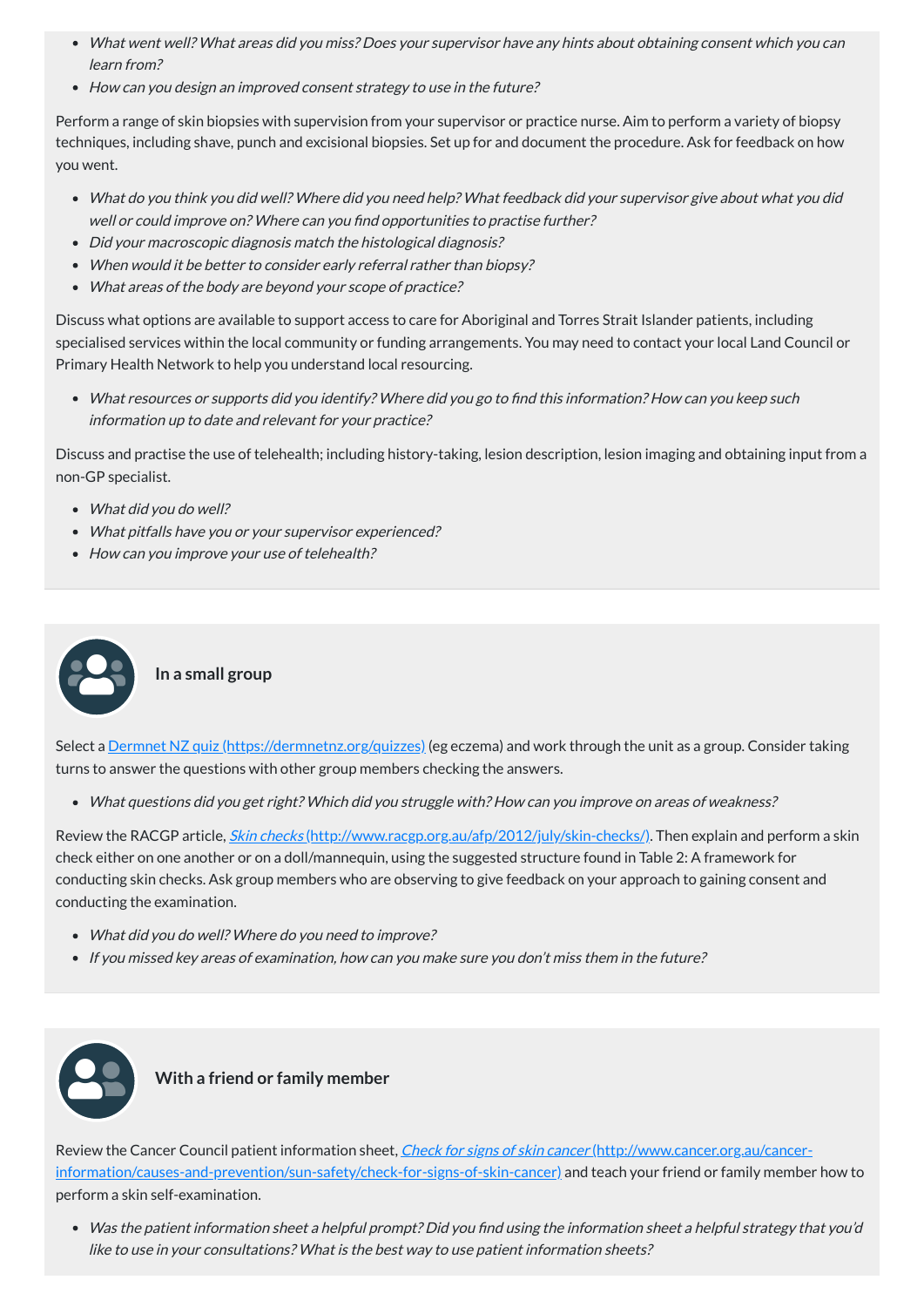With consent, examine a friend or family member's moles with a dermoscope using a structured framework (eg three-point checklist or Chaos and Clues algorithm [\(https://dermnetnz.org/assets/Uploads/Chaos-and-Clues-Landscape-reduced-ilovepdf](https://dermnetnz.org/assets/Uploads/Chaos-and-Clues-Landscape-reduced-ilovepdf-compressed.pdf)compressed.pdf).

- What did you do well?
- Ask your friend or family member how you could improve. How do you think you can improve in these weaker areas?

Ask friends or family if they have been treated for a skin condition. Ask what they know about the diagnosis and what they understand about the condition. What management options were offered to them, and what was explained about the management plan? How effective was the treatment?

What insights did you learn from the patient perspective? How did the friend or family member's experience affect how you might change or refine your practice?

### **[Guiding topics and content areas](javascript:void(0))**

### **Instructions**

These are examples of topic areas for this unit that can be used to help guide your study.

Note that this is not a complete or exhaustive list, but rather a starting point for your learning.

- Identify, though history and examination, conditions which are the result of infection, and work with the patient/caregiver to develop an appropriate observation or management plan and preventive care strategy. These conditions include:
	- $\circ$  infestations/parasitic infections; including:
		- scabies
		- $\blacksquare$  lice: head, body, pubic
	- bacterial infections; including:
		- **folliculitis**
		- pseudo folliculitis barbae ('shaving rash')
		- $\blacksquare$  furuncle
		- carbuncle
		- erysipelas
		- cellulitis
		- erythrasma
		- impetigo
		- **bullous impetigo**
		- wound infections (post-traumatic, post-surgical)
		- syphilis
	- $\circ$  viral infections and post-viral skin signs; including:
		- neasles
			-
		- chicken pox
		- rubella
		- roseola infantum
		- **herpes simplex**
		- **herpes zoster**
		- hand, foot and mouth disease
		- parvovirus B19 (slapped cheek)
		- pityriasis rosea
		- warts
		- molluscum contagiosum
		- Buruli ulcer
	- dermatophytes; including: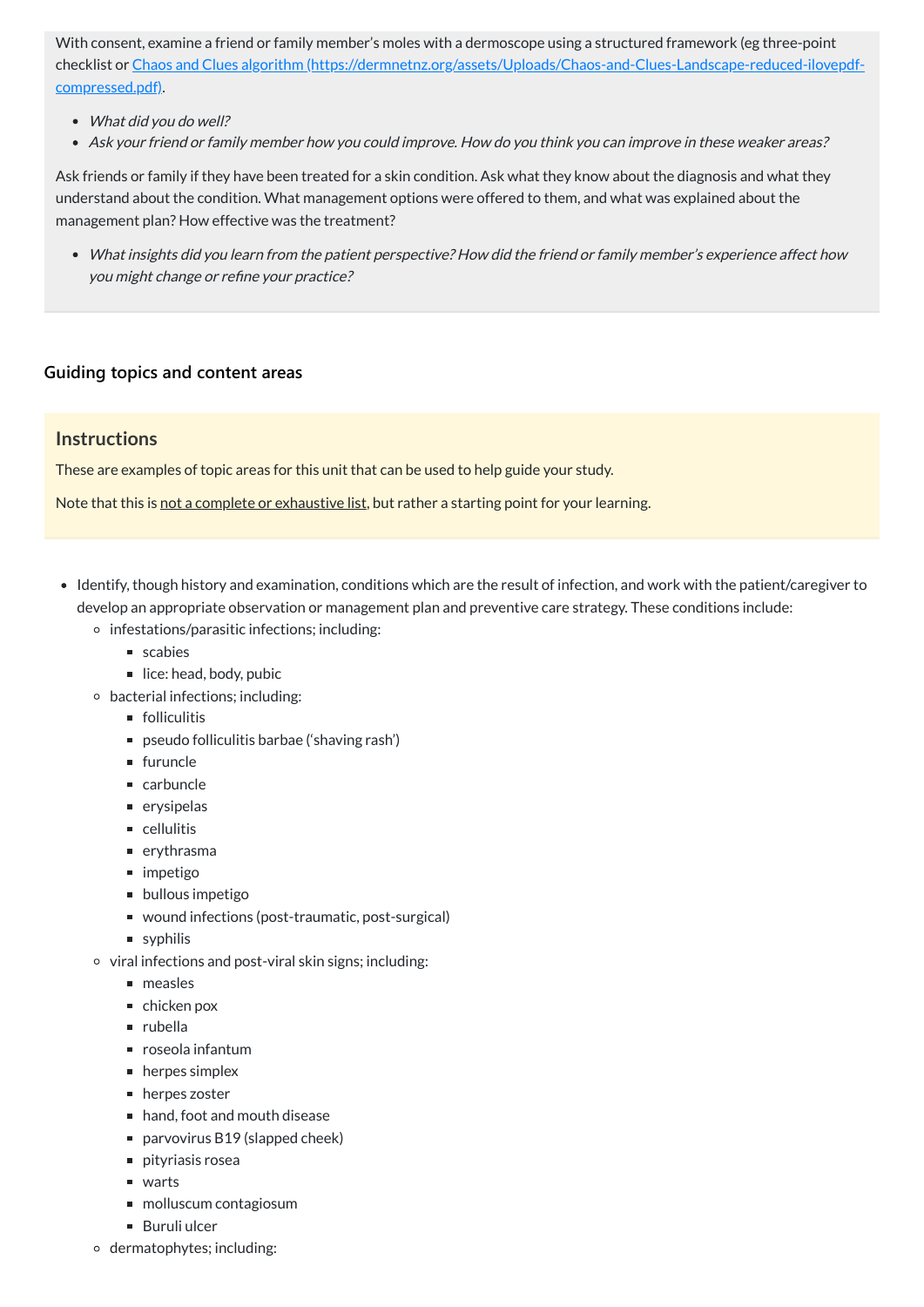- $\circ$  tinea pedis
- $\circ$  tinea cruris
- $\circ$  tinea unguium
- $\circ$  tinea capitis (including kerion)
- o tinea versicolor
- $\circ$  candidiasis (including nappy rash)
- Undertake an assessment of, and develop a management plan for, skin problems related to damage/injury; including:
	- o trauma:
		- lacerations, wounds
		- foreign body
		- bites and stings
		- calluses
		- corns
		- bedsores, traumatic ulcers
		- mucous cyst
		- **pyogenic granuloma**
		- dermatofibroma
		- chondrodermatitis nodularis helicis
	- heat/cold:
		- **burns**
		- Raynaud's phenomenon
		- chilblains
- Identify, through history and examination (including dermoscopy), conditions related to sun exposure and skin cancer and develop an approach to appropriate investigation, management, follow-up and prevention of these, considering both GP and multidisciplinary management. These conditions include:
	- o sunburn and damage from excessive sun exposure
	- sun protection and skin cancer prevention
	- solar keratoses
	- squamous cell carcinoma
	- Bowen's disease
	- basal cell carcinoma
	- o keratoacanthoma
	- naevi
	- melanoma
- Identify, through history and examination, benign skin lesions and develop an approach to patient counselling and/or management. These conditions include:
	- milia
	- $\circ$  epidermoid cyst
	- $\circ$  skin tag (acrochordon)
	- o lipomas
	- o sebaceous cyst
	- seborrhoeic keratoses
- Identify, through history and examination, conditions relating to dermatitis and eczema and develop an approach to providing

counselling to the patient/carer about the nature and natural course of disease, non-pharmacological and pharmacological management options, and prevention. These conditions include:

- irritant/contact
- allergic
- atopic
- discoid eczema
- $\circ$  pityriasis alba
- neurodermatitis
- pompholyx
- asteototic eczema
- $\circ$  dandruff, 'cradle cap', seborrhoeic dermatitis
- Identify, through history and examination, conditions relating to follicular disorders and work with the patient/carer to develop a management approach, including non-pharmacological and pharmacological strategies, keeping in mind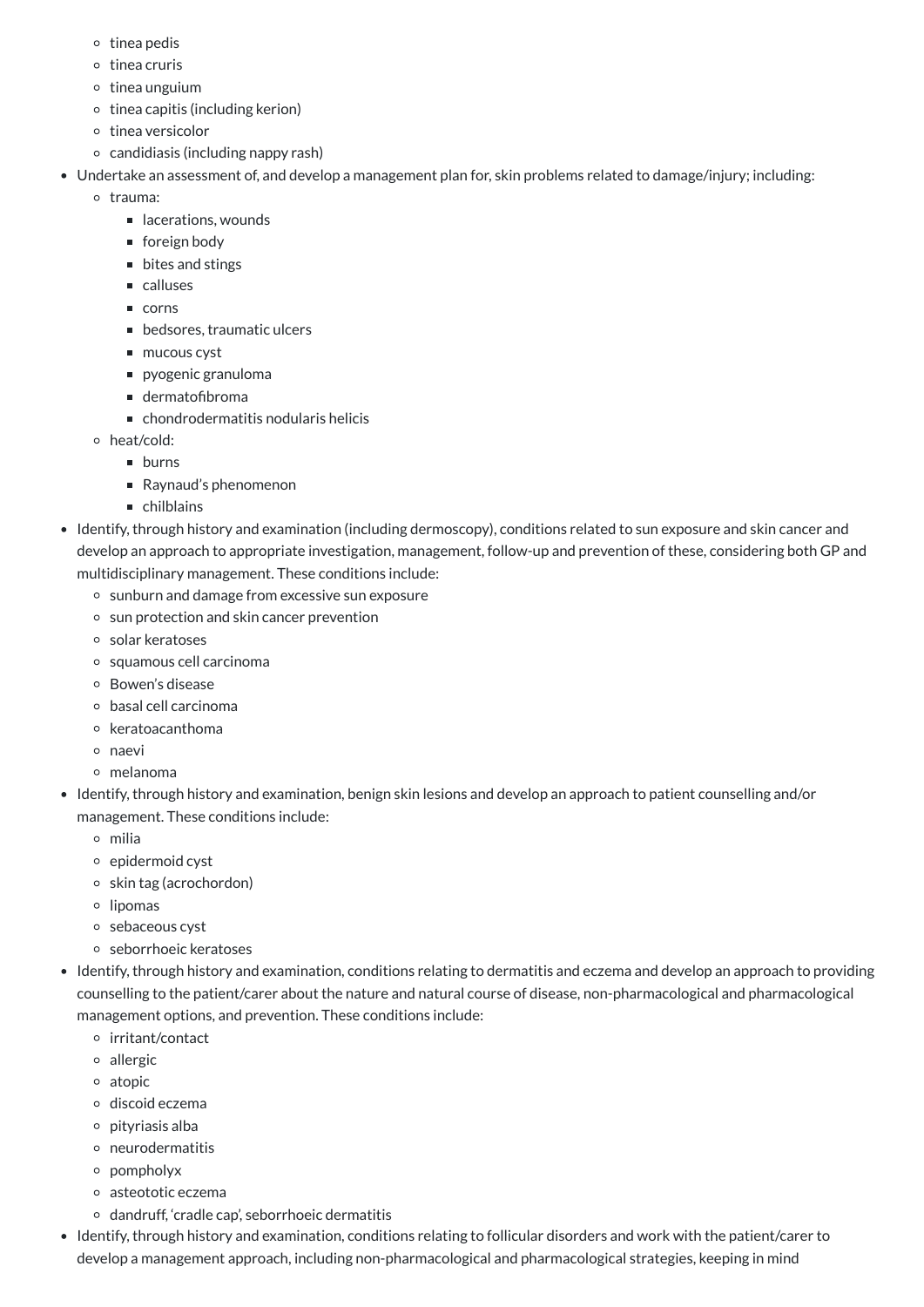psychosocial aspects of these diseases. These conditions include:

- o acne
- rosacea
- $\circ$  perioral dermatitis
- Identify, through history and examination, conditions relating to various forms and manifestations of psoriasis and work with the patient/carer to develop a management approach, including non-pharmacological and pharmacological strategies, keeping in mind psychosocial aspects of these diseases. These conditions include:
	- o guttate
	- o chronic plaque
	- palmoplantar
	- $\circ$  flexural
	- scalp
	- o erythrodermic
- Identify, through history and examination, conditions relating to disorders of sweating and work with the patient/carer to develop a management strategy for these, including non-pharmacological and pharmacological strategies, keeping in mind the psychosocial aspects of disease. These conditions include:
	- dry skin
	- xeroderma
	- $\circ$  sweating skin
	- hyperhidrosis, body odour
	- miliaria rubra
	- o intertrigo
	- pitted keratolysis
	- hidradenitis suppurativa
- Identify, through history and examination, hair disorders and work with the patient/carer to develop an investigation and management strategy for these, including non-pharmacological and pharmacological strategies, keeping in mind the psychosocial aspects of disease. These conditions include:
	- hair loss: alopecia, alopecia areata, telogen effluvium
	- o trichotillomania
	- hirsutism
- Identify, through history and examination, nail disorders and work with the patient/carer to develop an investigation and management strategy for these, including non-pharmacological and pharmacological strategies. These conditions include:
	- <sup>o</sup> onychomycosis
	- $\circ$  ingrown toenail nails
	- $\circ$  fungal infections
	- psoriatic changes
- Identify, through history and examination, dermatological manifestations of other diseases and develop a safe approach to the diagnosis, investigation and management of these:
	- $\circ$  lichen planus
	- sarcoidosis
	- Raynaud's disease
	- pyoderma gangrenosum
	- purpuric conditions (idiopathic thrombocytopaenic purpura [ITP] and thrombotic thrombocytopaenic purpura [TTP])
	- vasculitis (polyarteritis nodosa [PAN])
	- Kawasaki disease
	- o erythroderma
	- drug eruptions
	- o Stevens-Johnson & toxic epidermal necrolysis
	- pemphigus vulgaris
	- o erythema nodosum
	- erythema multiforme
	- autoimmune disease, including vitiligo
- Competently and safely conduct procedures; including:
	- dermoscopy (including the use of dermoscopy in suspected skin cancers, inflammatory and autoimmune conditions, scabies, and psoriasis)
	- o delivery of local anaesthetic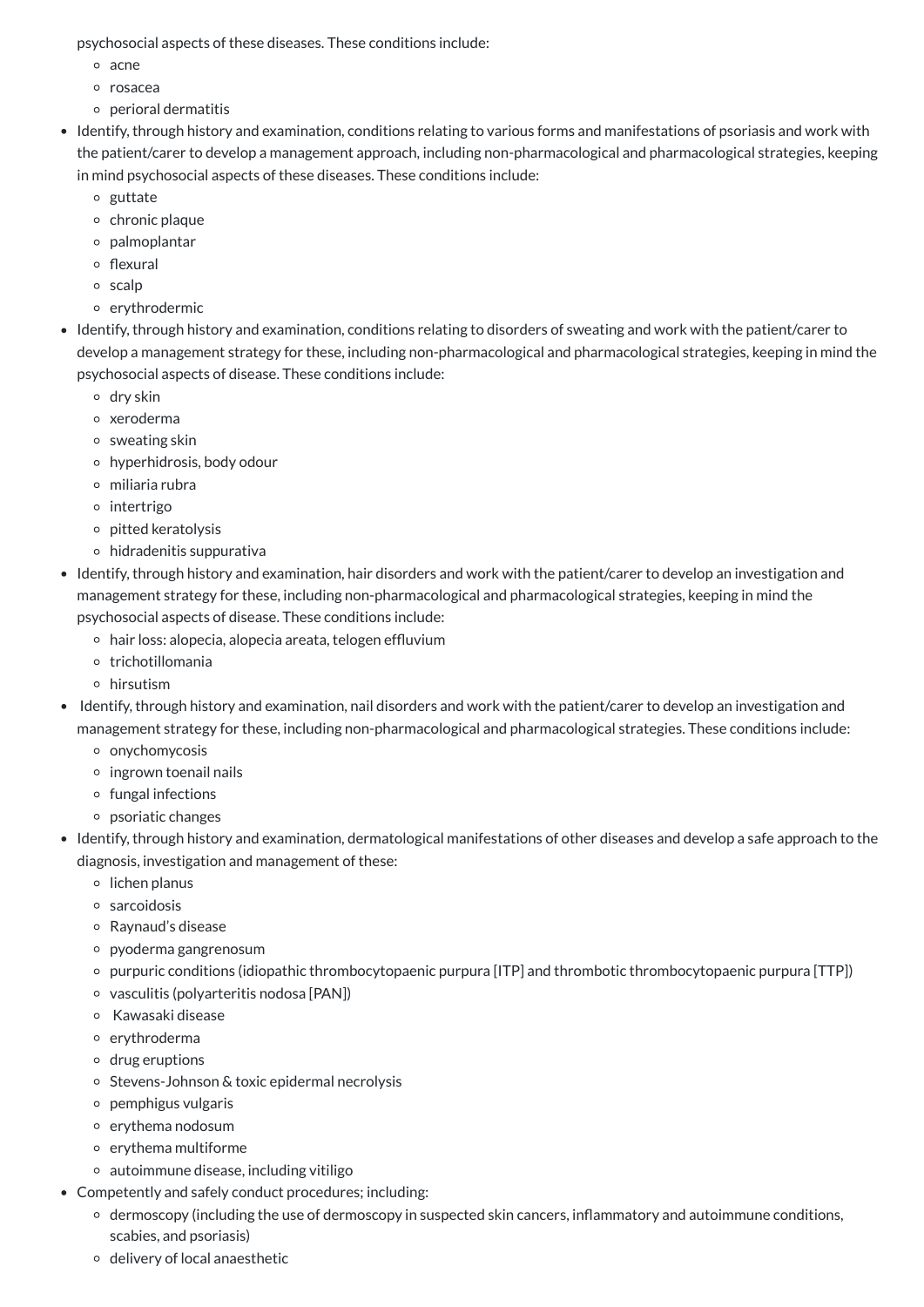- performance of a range of biopsies (punch, shave, curette, incisional, excisional)
- $\circ$  skin and nail scrapings
- $\circ$  skin swabs
- drainage of abscess
- <sup>o</sup> cryotherapy
- $\circ$  removal of foreign body (splinter)
- ulcer management and wound care
- $\circ$  repair of lacerations (sutures, glue)
- management of subungual haematoma
- demonstrate the correct use of dressings and bandages.

# **[Learning resources](javascript:void(0))**

# **Instructions**

The following list of resources is provided as a starting point to help guide your learning only and is not an exhaustive list of **all resources.** It is your responsibility as an independent learner to identify further resources suited to your learning needs, and to ensure that you refer to the most up-to-date guidelines on a particular topic area, noting that any assessments will utilise current guidelines.

• Rosendahl C, Cameron A, McColl I, Wilkinson D. Dermatoscopy in routine practice: 'Chaos and clues' [\(http://www.racgp.org.au/afp/2012/july/dermatoscopy-in-routine-practice\).](http://www.racgp.org.au/afp/2012/july/dermatoscopy-in-routine-practice) Aust Fam Physician 2012;41(7):482–87.

# **Journal articles**

An overview of the value and evidence base behind skin checks, with a structure for how to perform them, and some photos of commonly seen lesions/conditions.

Sinclair R. Skin checks [\(http://www.racgp.org.au/afp/2012/july/skin-checks\)](http://www.racgp.org.au/afp/2012/july/skin-checks). Aust Fam Physician 2012;41(7):464–69.

• Skin repair and minor plastic surgery. In: Murtagh J, Coleman J, editors. John Murtagh's practice tips. 8th edn. Sydney: McGraw Hill, 2019. (Available from the RACGP library.)

Provides a structured approach to the evaluation of specific lesions with dermoscopy.

• Mukwende M, Tamony P, Turner M. Mind the gap: A handbook of clinical signs in black and brown skin. 1st edn. [\(http://www.blackandbrownskin.co.uk/mindthegap\)](http://www.blackandbrownskin.co.uk/mindthegap)

# **Textbooks**

• Cancer Council Australia Melanoma Guidelines Working Party. Clinical practice guidelines for the diagnosis and management of melanoma [\(https://wiki.cancer.org.au/australia/Guidelines:Melanoma\).](https://wiki.cancer.org.au/australia/Guidelines:Melanoma) Sydney: Melanoma Institute Australia.

A comprehensive general dermatology textbook covering chronic, acute conditions and cancers.

• Cancer Council Australia Keratinocyte Cancers Guideline Working Party. Clinical practice guidelines for keratinocyte cancer. [\(https://wiki.cancer.org.au/australia/Guidelines:Keratinocyte\\_carcinoma#\\_ga=2.175940386.1884696168.1629983305-](https://wiki.cancer.org.au/australia/Guidelines:Keratinocyte_carcinoma#_ga=2.175940386.1884696168.1629983305-237136010.1629983305)

Weller RB, Hunter JAA, Savin J, Dahl M, Murphy JJ. Clinical Dermatology. Hoboken: John Wiley & Sons, Incorporated; 2008. (Available from the RACGP library.)

A handbook of dermoscopy with a focus on skin cancer and melanoma.

Rosendahl C, Marozava A. A handbook for hunters of skin cancer and melanoma. Scion Publishing, 2019. (Available from the RACGP library.)

A helpful GP-specific textbook for learning skills for dermatological procedures in the primary care setting.

An online clinical handbook of signs and symptoms in black and brown skin, created by a team of medical students and doctors from

St George's, University of London, United Kingdom.

### **Online resources**

Best practice national guidance around melanoma for clinical reference.

Best practice national guidance around non-melanoma skin cancer for clinical reference.